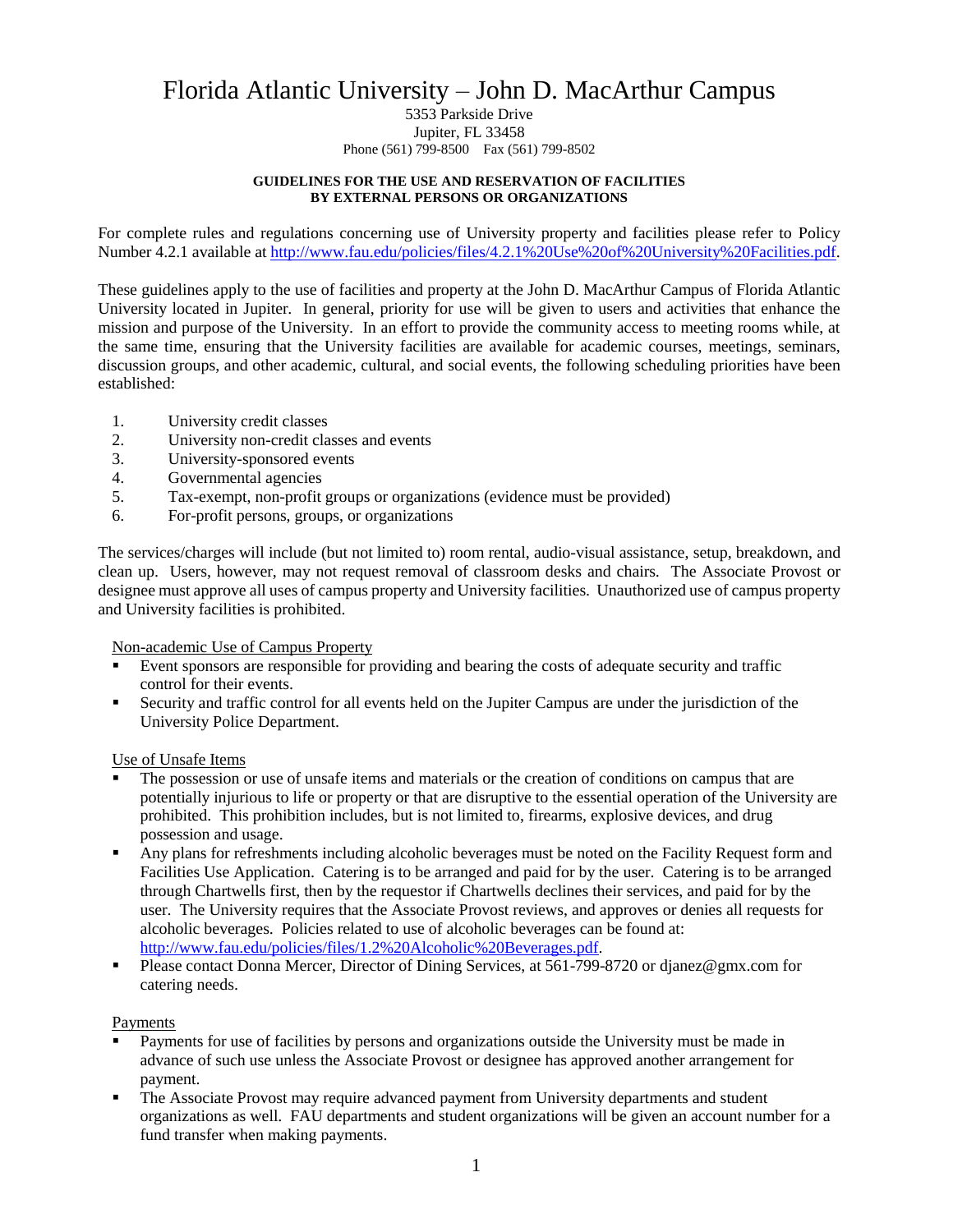- Estimated charges, as outlined, are to be paid no later than five (5) days prior to the event.
- Payments for the use of facilities/property are to be made by check, payable to Florida Atlantic University and mailed directly to Michelle Kominarek at 5353 Parkside Drive, with a copy of the approved Facilities Reservation Confirmation form. The check for payment, according to state procedures, will be deposited in the appropriate University account.
- All Schedule C and Schedule D users (see attached schedules), must furnish to the University, at least 10 days prior to the activity, proof of liability insurance coverage in the amount of \$1,000,000 each claim (Property Damage & Bodily Injury) and \$2,000,000 each occurrence (Property Damage & Bodily Injury) or \$2,000,000 combined single limit (Property Damage & Bodily Injury), naming the University, the Board of Trustees, Florida Board of Education, the State of Florida and their officers, agents and employees as added insurers issued in form and by a company which is acceptable to the University.
- Additionally, Schedule B users utilizing an outside vendor to provide a service, which is operated under the vendor's control, must complete the Caterer Agreement Form.

## Refusal, Reassignment, or Cancellation of Requests to Use University Property or Facilities

The University reserves the right to refuse a request for the use of University facilities or to reassign or cancel any space reserved by any person or group. The Assistant University Registrar will notify the user in writing, as soon as feasible, of any such decision.

## Cancellation by User Requesting Space

If cancelled:

- More than 61 days prior to the event 100% of the rental fee paid, minus the non-refundable deposit.
- $\bullet$  31 days to 60 days prior to the event 75% of the rental fee paid, minus the non-refundable deposit.
- 8 days to 30 days prior to the event 50% of the rental fee paid, minus the non-refundable deposit.
- 5 days or less no refund at all.

No fees will be incurred if a reservation is *rescheduled* within 90 days from original date.

## Disclaimer

The University is not liable for equipment that is brought in by outside organizations using its facilities.

## Critical Risk Factors

Florida Atlantic University Campus Police Officers are required for all student and non-student events held on the John D. MacArthur campus at Jupiter that are considered to present a greater risk to the campus community. Some events with critical risk factors will be required to provide police officers, regardless of attendance. Those events will have any or all of the following critical risk factors:

- 1. Dance or concert;
- 2. Held at, or continues until any time after 11:00 pm;
- 3. Money is exchanged (tickets, admission or a donation)
- 4. Events with 100 people or more
- 5. Events open to the general public

Events that do not fit any of these factors will be subject to review and approval for proper risk management procedures by the Executive Director of Academic Operations.

## *Security Procedures for Events with Critical Risk Factors*

- a. The Sponsoring Organization is responsible for providing the name and contact information of one (1) Student Event Coordinator (student) and of one (1) faculty/staff Advisor for the entire event.
- b. A minimum of one (1) event FAU police detail officer is required for every 100 event attendees/ participants.
- c. The Sponsoring Organization is responsible for contacting the Florida Atlantic University Police Department at 561-339-0015 at least 30 minutes prior to the start of the event.
- d. The Student Event Coordinator or Advisor is responsible for identifying and reporting the names and contact information of all Monitor(s) designated for the event at least 72 hours in advance of the event. If applicable:
	- i. A minimum of one (1) Monitor will be posted at the admission table and entrance to the room.
	- ii. If money is exchanged, the Student Event Coordinator or Advisor must identify the Monitor(s) handling cash. The Monitor(s) will be responsible for handling cash at the admission table and monitoring patrons entering the event.
	- iii. A minimum of one (1) Monitor will be responsible for checking identification cards.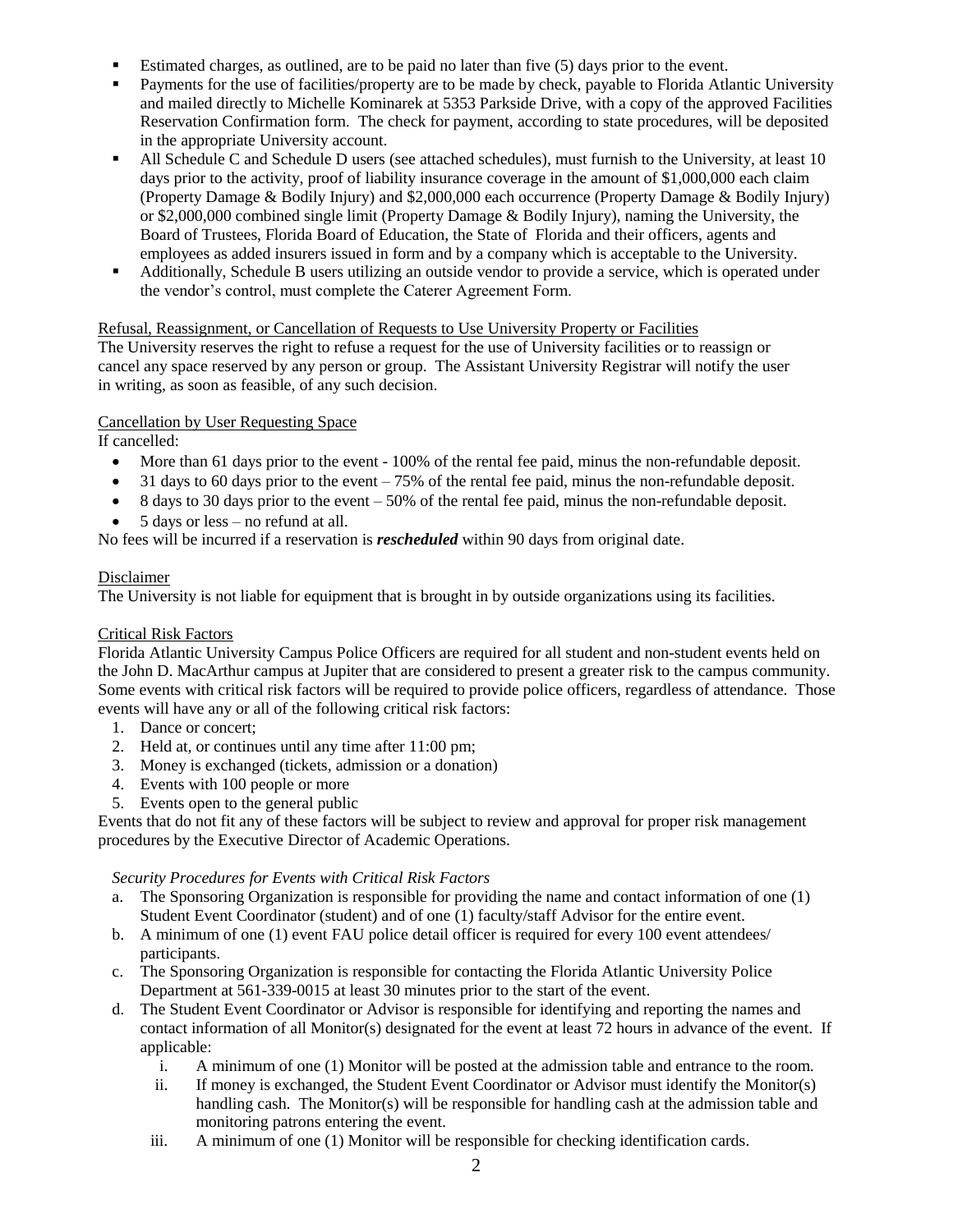## *FAU Police Department*

- a. Final determination of police staffing will be the responsibility of the FAU Police commanding officer, and/or his/her designee. The police detail supervisor attending the event will coordinate with the Executive Director of Academic Operations to determine location and assignments of security and police officers prior to the start of the event.
- b. All safety and security matters observed at the event will be referred immediately to FAU Police Officers on site, and will be handled in an expeditious manner.

#### *Security Costs*

- a. The Sponsoring Organization is responsible for all security costs for their event. The Sponsoring Organization will be required to pay all security costs (including civilian security personnel), as determined by this policy, the Police Department, and the Associate Provost's Office. Organizations must pay all security fees prior to the conclusion of the event. Sponsoring Organizations with outstanding fees (including security and rental fees) owed to the Associate Provost's Office and Florida Atlantic University will be prohibited from hosting future events and reserving space until their past due balance is satisfied.
- b. The number of police officers and other security personnel is determined by the capacity of the room where the event takes place, the length of the event, and whether parking detail is needed. Officers will be assigned for a minimum four (4) hour shift. The length of time in which the officers will be assigned to the event is the length of the event, plus 30 minutes before and 30 minutes after the event (i.e. one additional hour over the length of the event). The rate is \$40/hour per officer. The number of officers assigned to an event will be determined by the maximum capacity of the room and/or parking needs. However, the number of officers may be adjusted based on the specific expectations for the event.

## **DESCRIPTION OF AVAILABLE SPACE**

| Classrooms             | $16-50$ seats                                              |
|------------------------|------------------------------------------------------------|
| Meeting Room           | $40 - 50$ seats                                            |
| VP Teleconference Room | 15 seats (limited usage)                                   |
| AD (119) Auditorium    | accommodates 235 (plus 3 additional for ADA accessibility) |
| Arboretum              | accommodates 100                                           |

#### **PROCESS FOR RESERVING ROOMS**

- 1. Review the Guidelines within this document for the use and reservation of facilities.
- 2. All Jupiter space use/reservation requestors must complete the Facilities Use Application at [http://www.fau.edu/facilities/osua/info/FacilitiesUseApp.pdf.](http://www.fau.edu/facilities/osua/info/FacilitiesUseApp.pdf) Print out and submit to the Coordinator of Administrative Services at [mkominarek@fau.edu](mailto:tovathan@fau.edu) (e-mail) or 561-799-8502 (fax). Additionally:
	- a. Student groups and organizations: Are exempt from submitting the Facilities Use Application, but must complete and submit the program registration paperwork with Student Affairs and/or OwlCentral.
	- b. FAU departments and units: After submitting the Facilities Use Application, you will be contacted by the Coordinator of Administrative Services to discuss your request.
	- c. Non-student/non-FAU groups and external persons/organizations outside the university:
		- 1. Complete the Reservation and Facilities Use Agreement Form at [http://www.fau.edu/jupiter/files/facilities\\_use\\_agreement.pdf.](http://www.fau.edu/jupiter/files/facilities_use_agreement.pdf) Print out and submit to [mkominarek@fau.edu](mailto:tovathan@fau.edu) (email) or 561-799-8502 (fax).
		- 2. Submit a Certificate of Liability Insurance (sample certificate can be found at [http://www.fau.edu/campusrec/about\\_us/insurance\\_example.pdf\)](http://www.fau.edu/campusrec/about_us/insurance_example.pdf). Submit to [mkominarek@fau.edu](mailto:mkominarek@fau.edu) (email) or 561-799-8502 (fax).
- 3. The paperwork will be reviewed for completion and if approved, signed by the Associate Provost and/or Executive Director of Academic Operations. Then paperwork will then be forwarded to the Office of Space Utilization and Analysis (OSUA) for approvals.
- 4. Once approved by OSUA, a Facilities Reservation Confirmation Form with estimated charges will be sent to the requestor for signature and approval.
- 5. To confirm and approve the reservation of space, the requestor must send a non-refundable deposit with a signed copy of the approved Facilities Reservation Confirmation Form to Michelle Kominarek at [mkominarek@fau.edu](mailto:mkominarek@fau.edu) within three (3) business days of receiving the form.